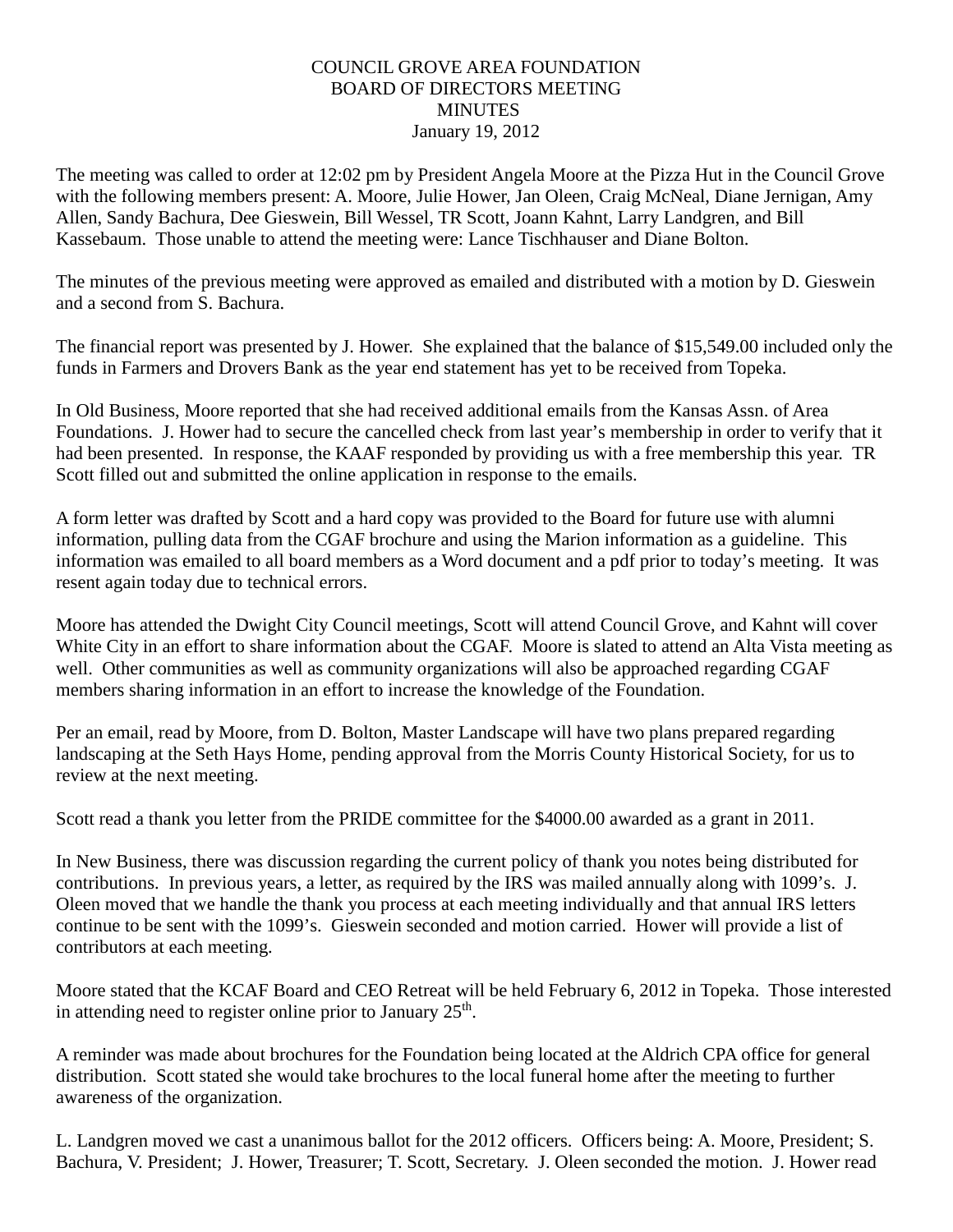aloud the portion of the Bylaws regarding the nomination of officers. It was noted that terms are for one year and the information is contained on pages 9 and 10 of the Bylaws. Motion carried.

There was discussion led by D. Gieswein regarding volunteers in the community and she thanked those who take the time to attend the meetings and work for the Foundation.

Moore reviewed the ideas presented at the beginning of 2011 and gave an overview of where the projects stand. She asked that each member please bring one good thing that is/has happening(ed) in your community to share with the group at the next meeting. She also asked that each member provide a list of goals and achievements they would like to discuss.

After some discussion, it was agreed that an annual ad in area newspapers might remind people of the tax benefits of contributing to the CGAF.

And finally, it was recommended that another way to spread the word about the organization might be to create a Facebook Page.

The next meeting will be held on March 15, 2012 at noon, at the Council Grove Pizza Hut. Scott will make the arrangements.

With no further business to discuss, the meeting adjourned at 12:52 pm, with a motion from J. Kahnt and a second by B. Kassebaum.

Respectfully submitted, TinaRae (TR) Scott, Secretary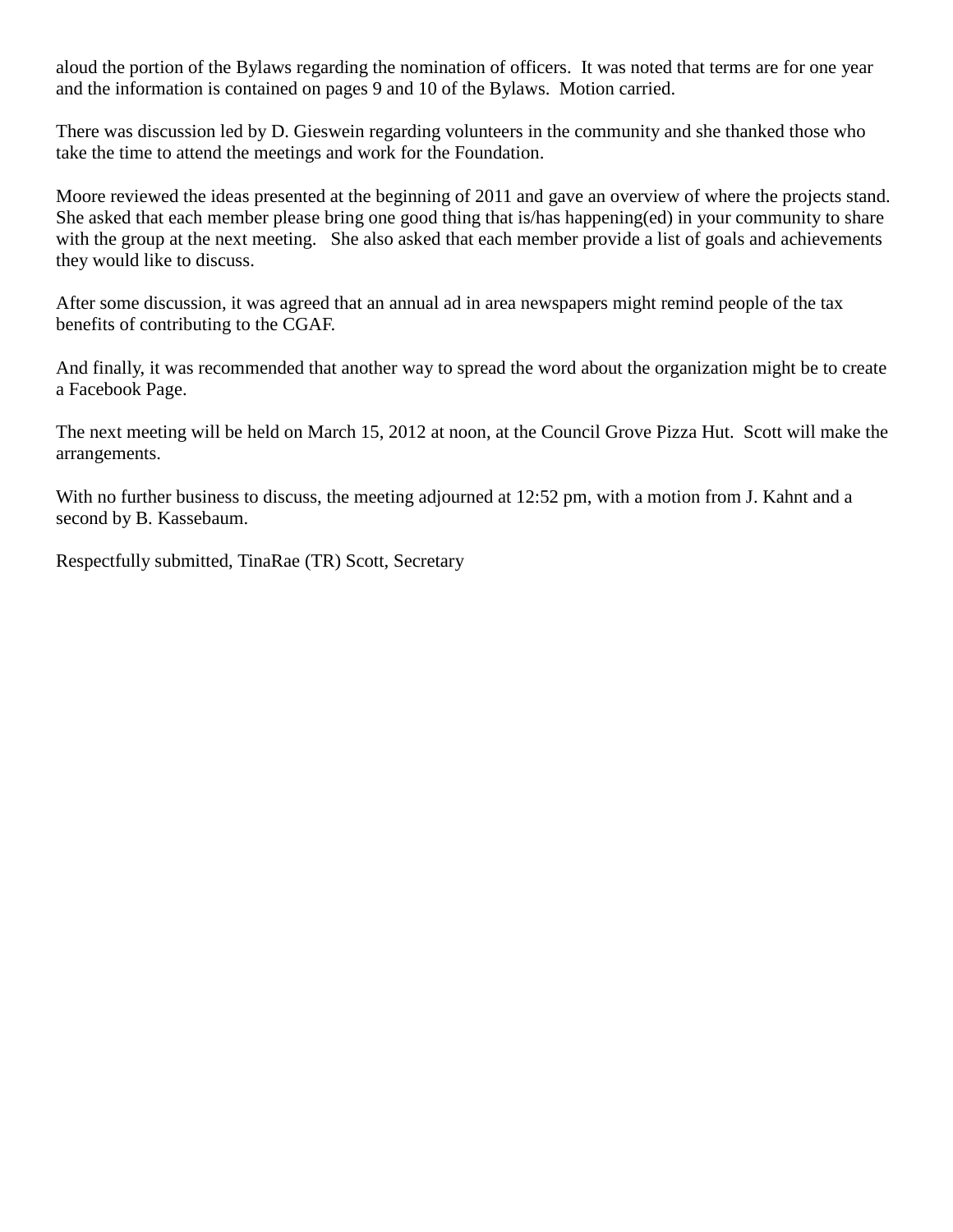Council Grove Area Foundation Board of Directors Meeting March 15, 2012

A meeting of the Board of Directors of the Council Grove Area Foundation was held March 15, 2012 at the Pizza Hut. Directors present were: Julie Hower, Jan Oleen, Sandy Bachura, Diane Bolton, Larry Landgren, Joann Kandt, Bill Kassebaum, Amy Allen, Diane Jernigan and Dee Gieswein.

Bill moved that the minutes of the last board meeting be approved as written. Larry seconded the motion and it was passed.

Julie Hower went over the financial report. Checking account balance was \$ 15,549.09. Larry made a motion to approve the financial report, seconded by Diane Jernigan. Motion was carried.

Julie also presented a list of thank you cards that need to be sent out as discussed at our prior meeting. Since the two names submitted were regular contributors, it was decided to continue with the thank you at the end of the year as done in the past.

Diane Bolton presented two proposals from Jill Dupler/Master Landscaping for the Seth Hayes landscaping project. After discussion, Diane Jernigan made a motion to accept Option #1 due to less maintenance and lower cost. Amy seconded the motion and it carried. The bill will be paid from the Schultz fund. Diane Bolton volunteered to water and care for the plants.

Julie reported her and Sharon Haun attended the City Council meeting and got the approval to proceed with the topographic survey on the Riverwalk. The bill from Schwab-Eaton is \$ 10,400. 00 and will be paid from a CD from the Nystrom Foundation. Julie made a motion to reimburse the City for this bill, Diane Bolton seconded. Motion was carried.

The board reviewed a tax season ad submitted by Angela Moore. After discussion, the board decided to delete the wording of "grants go to special medical needs" and Larry also suggested we should add "see your tax advisor and change the wording to "could be a tax deduction". Amy will double check the wording and will email Angela directly. Diane Jernigan made a motion to proceed with the ad to the paper after corrections. Bill seconded, motion carried.

The item "upcoming speaker" on the agenda was tabled due to Angela's absence and no information known by board members.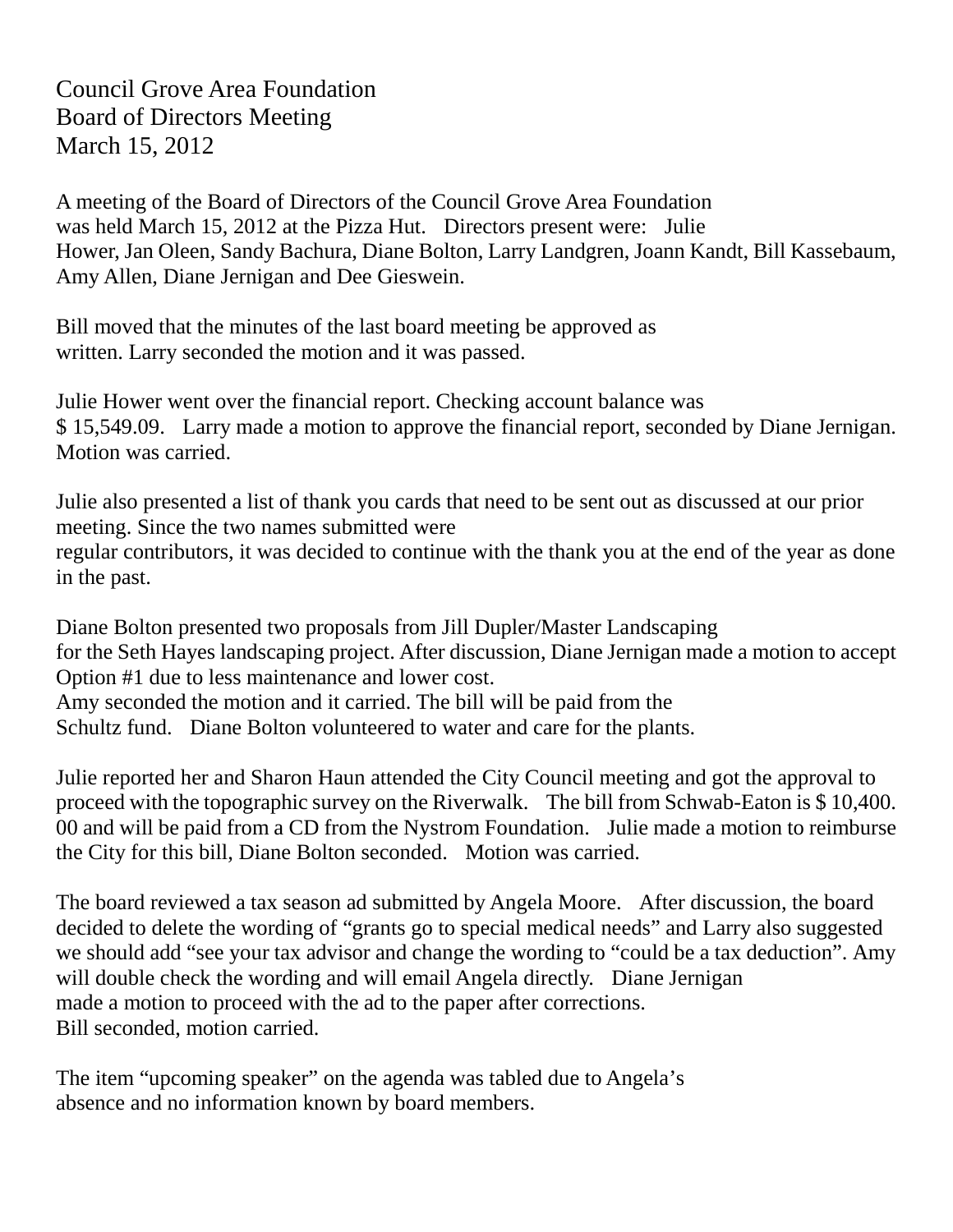Bill moved to adjourn the meeting at 12:40 p.m., seconded by Amy. Motion was carried.

Next meeting will be May 17, 2012. Board members were asked to think about new projects to submit at this meeting.

Dee Gieswein (In absence of TinaRae Scott)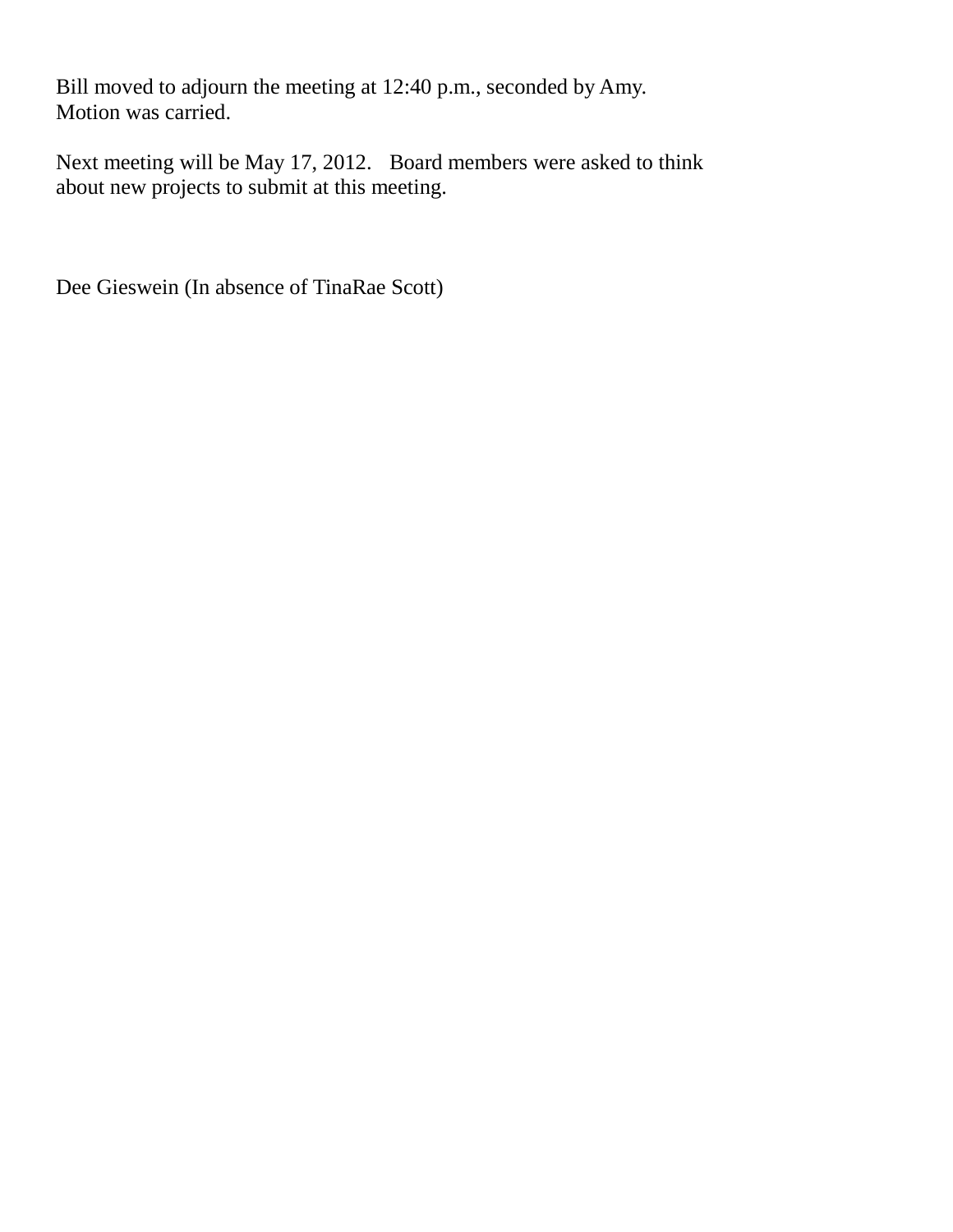## COUNCIL GROVE AREA FOUNDATION BOARD OF DIRECTORS MEETING **MINUTES** May 17, 2012

The meeting was called to order at 12:04 pm by President Angela Moore at the Kaw Room of the Hays House in the Council Grove with the following members present: A. Moore, Craig McNeal, Amy Allen, Dee Gieswein, TR Scott, Joann Kahnt, Larry Landgren, Bill Kassebaum, Sandy Bachura, Julie Hower, Jan Oleen, and Bill Wessel.

Those unable to attend the meeting were: Lance Tischhauser, Diane Bolton, and Diane Jernigan.

Special guest at the meeting was Liz Workman, Greater Manhattan Area Foundation.

The minutes of the previous meeting were approved as emailed and distributed with a motion by Bill Kassebaum and a second from Larry Landgren.

The financial report was distributed by Amy Allen and presented by Julie Hower, Treasurer, with a checking account balance of \$11,897.54 at Farmers and Drovers and a balance of \$385,010.09 with TCF, for a total of \$443,818.75. There were no out of the ordinary activities requiring thank yous at this time. A Thank You will be sent to C.B. Smith by Julie Hower.

In Old Business, with the absence of Diane Bolton, there was no update on the landscaping at the Seth Hays Home. Dee Gieswein and TR Scott reported that the statues are not placed correctly, where they were when the statue was set. The rocks that need to be under Seth Hays feet are also not in position. In the concern of time, this item was not discussed further.

In New Business, A. Moore presented the tax ad to the board stating that the ad should be run near the year end, changing the wording to read year end, beginning in mid-November running through the end of the year, December 31. A theme of "thanksgiving" might be utilized. Larry Landgren moved, Bill Kassebaum seconded, to place the ad mid-November and run weekly through the end of the year. Motion carried.

Julie Hower reported that Janis Bosch contacted her with regards to a scholarship in Paul Bosch's name from his memorials, in the amount of almost \$2500.00. The family will continue to contribute in the future. D Gieswein made the motion, seconded by A. Allen to accept the Bosch scholarship fund.

Moore presented an invoice from Aldrich Company in the amount of \$1250.00 for tax preparation for the Foundation, and Amy Allen provided the tax return. Bill Kassebaum moved to pay bill, seconded by Sandy Bachura, motion carried.

Moore stated that the sculpture recently created by native Jesse England is available for sale for \$500 to \$600, depending upon its placement. She stated that she had a discussion with the Community Arts Council. They would like to encourage a full size wagon crossing the Neosho River and more life-sized pieces along Main St of members of our community. There was much discussion regarding this specific piece and that a plan would need to be developed for purchases in the future. Bill Kassebaum gave an update on the Schultz Fund and its usage, as a refresher to the members present. There was also much discussion regarding what sorts of projects the committee would be interested in for the upcoming years. The suggestions included a Santa Fe Trail statue with landscaping located at the Morris County Courthouse for a County wide project, and a Don McNeal statue (with his families permission) to commemorate his work towards tying the communities in Morris County together. These types of projects might get more buy in from the area organizations and residents. Larry Landgren moved, D. Gieswein seconded, we move forward with some sort of art project, with members bringing in ideas for the next meeting, July 19. Motion carried.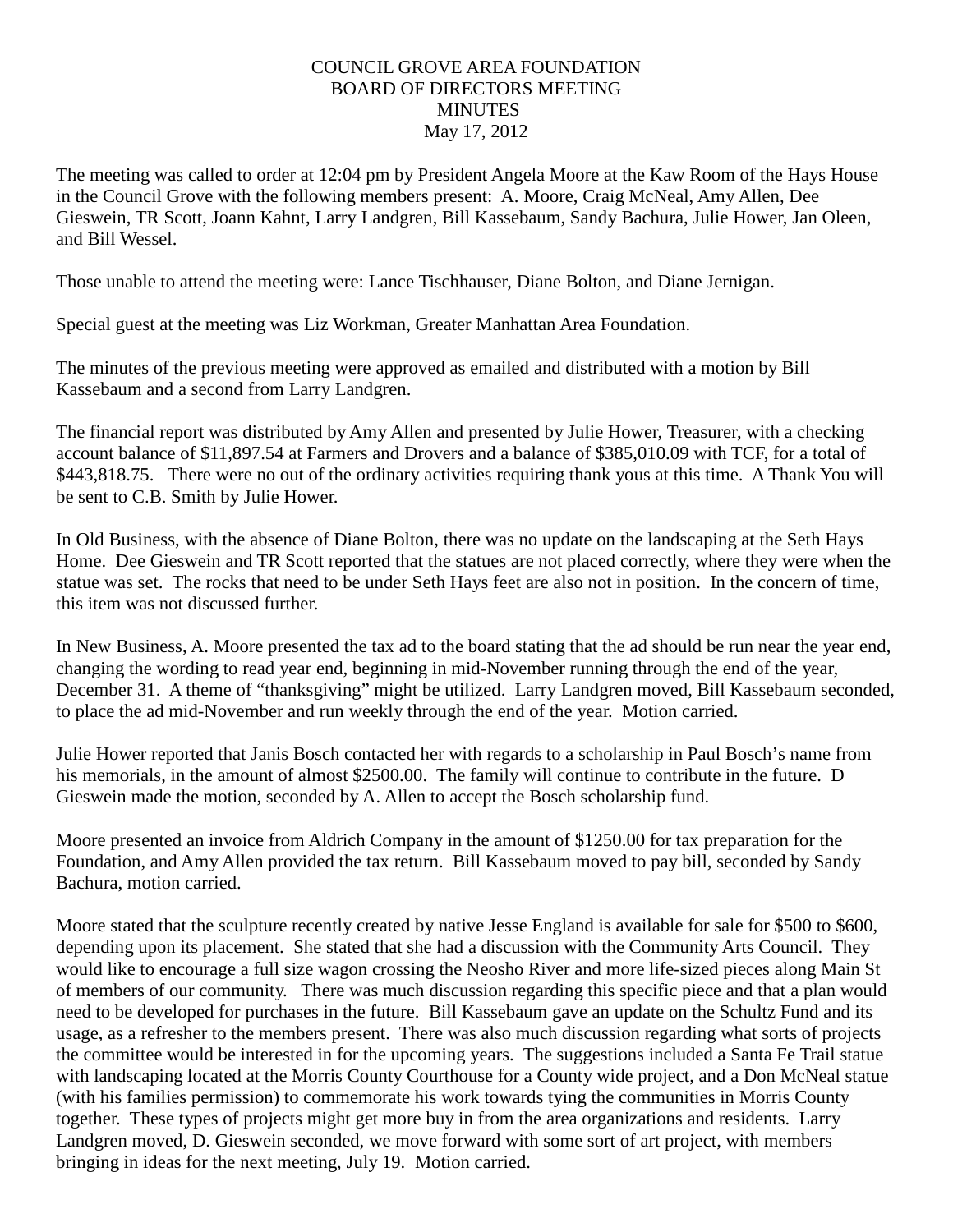Liz Workman, guest speaker from the Greater Manhattan Community Foundation, gave a report on how their Foundation was formed and in what direction they are heading. They have a staff of 2.5 people, growing from volunteers to paid personnel. "It makes a sense to some donors to make them understand that the funds they contribute will continue to grow, with funds contributed by additional donors." The Kansas Health Foundation grant matching program is heavily utilized by the GMCF, each year of their existence, as noted in the information provided by Workman. They offer grants with the matching donation idea, they won't fund a full grant but instead do matching funds to encourage buy in from those requesting funds. Leveraging dollars makes the community more aware of projects and the GMCF activities. Minimum funds accepted by the GMCF are \$25,000.00. She recommended the CGAF members take a look at their website. They received a single gift of over \$20 million last year, and over 80% of their funds are endowed. Almost 12% of their available funds support specific organizations, such as United Way. They are working to build their unrestricted funds. The recommendation was made to take advantage of the activities, seminars, webinars, and workshops offered by the Kansas Association of Area Foundations, since we are members of the organization. She offered further materials to Moore to use as future guidelines and templates.

The next meeting will be held on Thursday, July 19, 2012 at noon, at the Hays House. Scott will make the arrangements.

With no further business to discuss, the meeting adjourned at 1:07 pm, with a motion from Amy Allen and a second by Sandy Bachura.

Respectfully submitted, TinaRae (TR) Scott, Secretary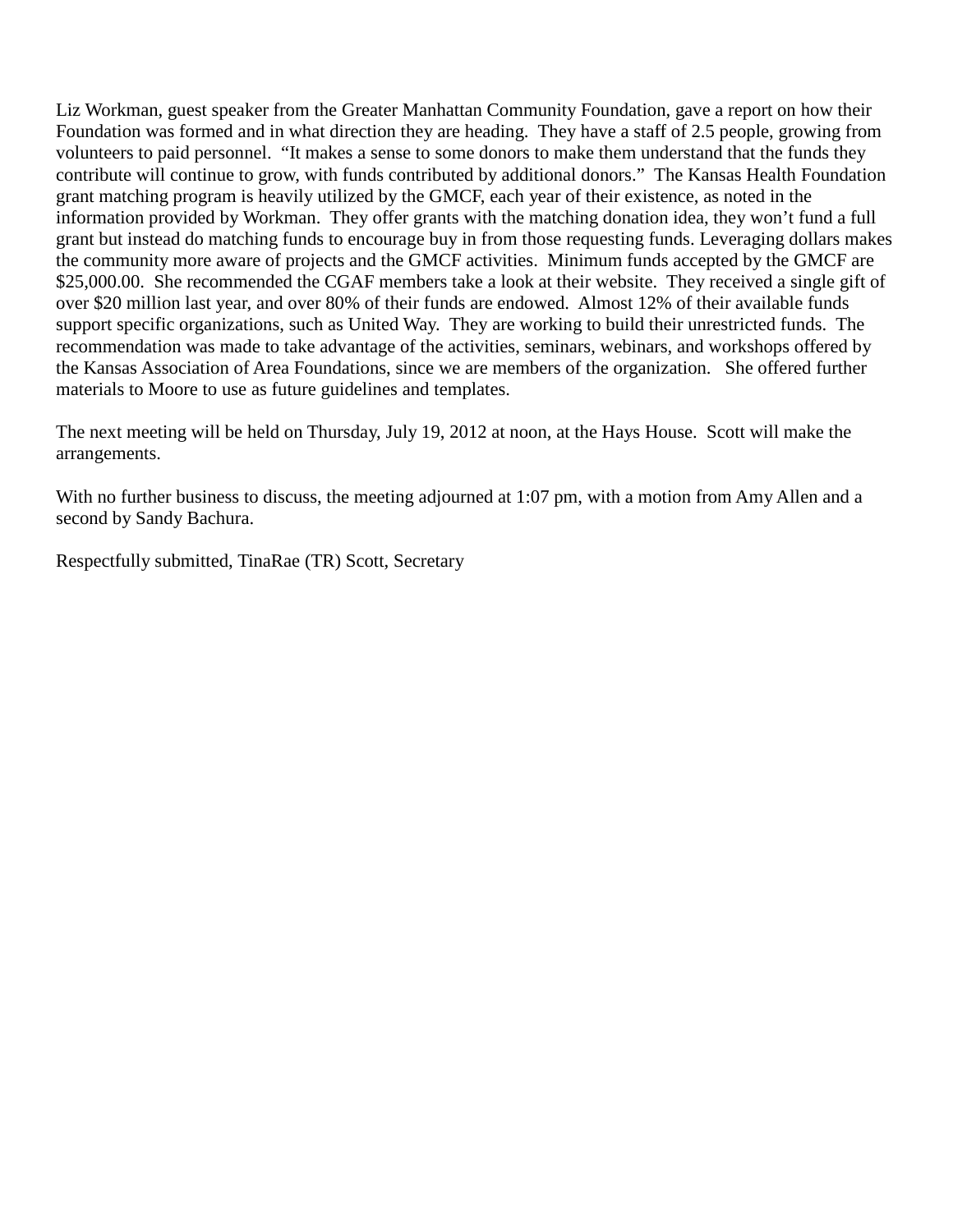#### COUNCIL GROVE AREA FOUNDATION BOARD OF DIRECTORS MEETING **MINUTES** September 20, 2012

The meeting was called to order by President Angela Moore at the Kaw Room of the Hays House in Council Grove with the following members present: Angela Moore, Craig McNeal, Joanne Kahnt, Bill Kassebaum, Julie Hower, Jan Oleen, Bill Wessel, Amy Allen, and Dee Gieswein.

Those unable to attend were: TR Scott, Diane Bolton, Diane Jernigan, Sandy Bachura, and Lance Tischhauser.

Special guest was Darrel Bryant.

The minutes of the previous meeting were approved as emailed and distributed with a motion by Bill Kassebaum, seconded by Joanne Kahnt. Motion carried.

The financial report was distributed and presented by Julie Hower, Treasurer. The checking account balance was \$ 3,761.38. She also advised \$ 10,400 was taken out of CD's to pay Riverwalk survey to the City of Council Grove.

The grant committee made the following recommendations:

- \$ 2,000 Morris County Fair Association-Sound system
- \$ 2,500 Morris County Youth Rodeo Assn.-Arena waterer
- \$ 2,000 Council Grove Public Library-Books
- \$ 1,700 White City School-Accelerated reader program renewal
- \$ 2,000 White City School-Financial Literacy & Career Exploration-computers
- \$ 2,000 Building Blocks Community Health Care, Inc.-Operating expenses
- \$ 1,000 Confidential Crisis Help-Confidential Crisis Help Line

There were 9 grant applications received, with 7 grants being awarded. Total \$ 13,200.

A written request was received asking the Olsson Scholarship Fund be changed to The Frank, Wilma, and Rachelle Olsson Family Scholarship Trust Fund. Dee Gieswein made a motion to approve this request, seconded by Amy Allen. Motion carried.

Julie Hower reported she talked to Jeff Peterson about the possibility of housing the Katie Gant Scholarship fund with the CGAF.

Angela Moore advised the Dwight Economic Development is interested in setting up an enhancement fund with CGAF. Angela will attend the next meeting and gather more information.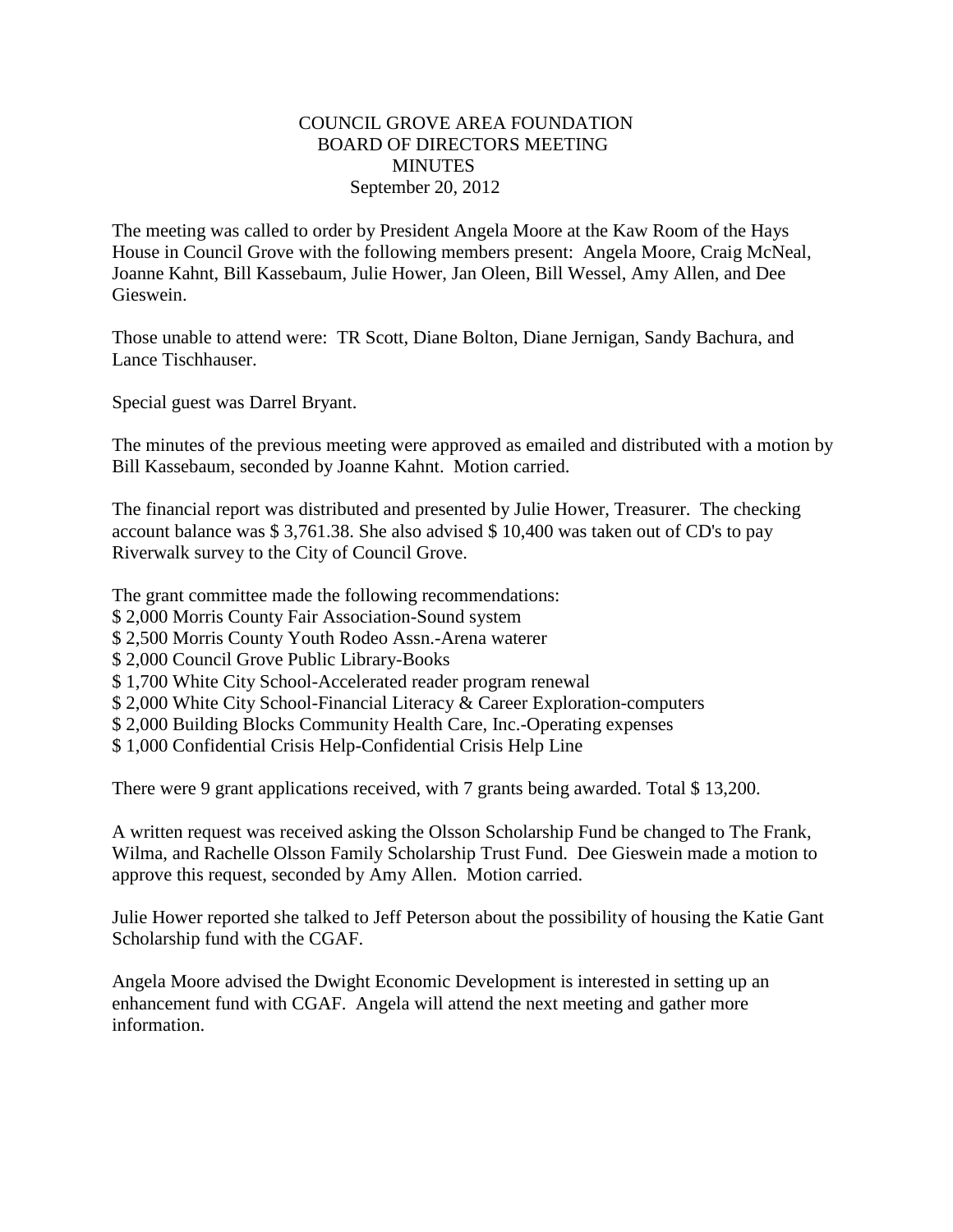CGAF ads were discussed. Julie Hower made a motion the ad be ran in October, November and December and see if there is any response and re-evaluate in January. Bill Kassebaum seconded. Motion was carried.

Jan Oleen reported he has asked Diane Miller to join the board. She accepted the invitation. There were other names suggested and asked that any ideas be sent to Jan or Sandy. There will be five vacancies on the board that needs to be filled.

Darrell Bryant awarded a check on behalf of Lorene Smith from Kansas City to the CGAF in the amount of \$ 900,000. There are no restrictions on the fund, just furtherance of activities voted by the CGAF board. Mrs. Smith had a love for Council Grove, Herington and the Flint Hills area. She passed away in February of 2011. A photo in the area papers was discussed. Craig McNeal/Council Grove Republican will take photo and forward to Prairie Post.

Community Arts Project was voted on. It was decided to start with the repair of the silhouettes in conjunction with the Community Arts Council. Angela Moore will report to the Community Arts Council at their next meeting.

There was a reminder of the October 14, 2012 meeting. All foundations will be meeting to discuss the Riverwalk project with boards of Nystrom, Trembly, Young and Hylton.

Angela Moore will be attending the KCAF Annual conference in Wichita on October 29- 30th. Dee Gieswein made a motion, seconded by Bill Kassebaum to pay the \$ 35.00 fee, motel and mileage. Motion carried.

Next meeting will be held November 15, 2012 at the Hays House at 12:00 p.m.

Meeting was adjourned at 1:10 p.m.

Respectfully submitted by Dee Gieswein in absence of TinaRae (TR) Scott, Secretary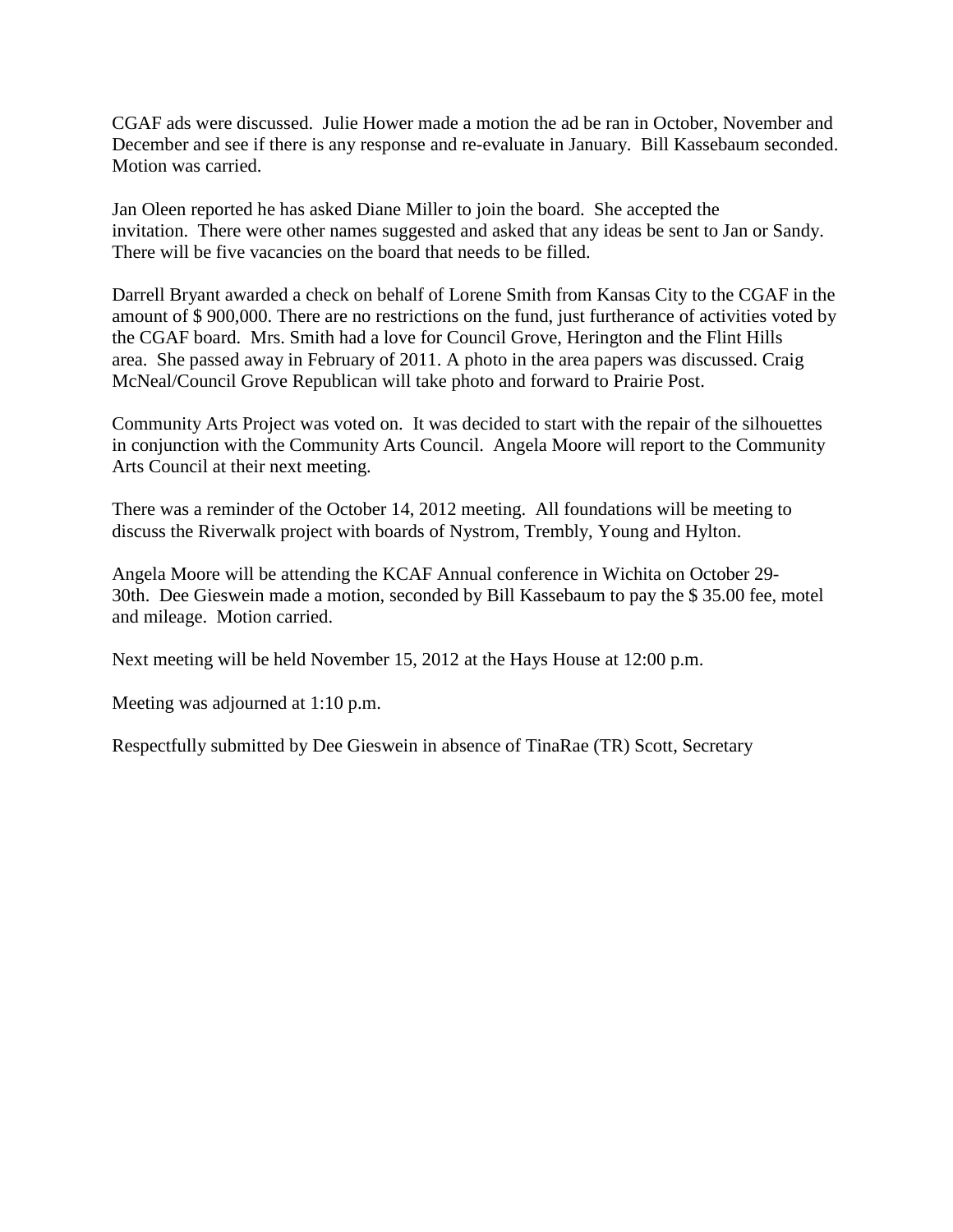# COUNCIL GROVE AREA FOUNDATION BOARD OF DIRECTORS MEETING **MINUTES** November 15, 2012

The meeting was called to order at 12:08 pm by President Angela Moore at the Kaw Room of the Hays House in the Council Grove with the following members present: A. Moore, Craig McNeal, TR Scott, Joann Kahnt, Amy Allen, Dee Gieswein, Diane Jernigan, Bill Kassebaum, Sandy Bachura and Julie Hower.

Those unable to attend the meeting were: Lance Tischhauser, who resigned via notification to Angela Moore, Diane Bolton, Larry Landgren, Jan Oleen and Bill Wessel.

Special guests at the meeting were Bobbie Alexander and Cheerie Baker, representing Alexander Art Works and the Community Arts Council, respectively.

The minutes of the previous meeting were approved as emailed and distributed with a motion by Bill Kassebaum, seconded by Amy Allen. Motion carried.

The financial report was distributed and presented by Julie Hower, Treasurer, with a checking account balance of \$7,432.01. There were no quarterly reports from the TCF for this meeting. There are also no donations requiring thank you's at this time. She also read a letter regarding the funds contributed by Lorene Smith from Darrel Bryant. A copy of this letter will be placed in the Secretary notebook and the original will be filed at Aldrich CPA, with Jim, where the other documents regarding the CGAF are housed.

# NEW BUSINESS

- Report on KACF Conference-was given by A. Moore, with a presentation of handouts from Judy Sjostedt, PACF & Regional Affairs. A copy of the presentation regarding "Our Community's Foundation: Telling the Story" was presented to all present.
- Monsanto grant for communities was explained for the Grow Communities Grant. A. Moore would like the information to get out to area farmers and ranchers. Ideas were discussed about how to put the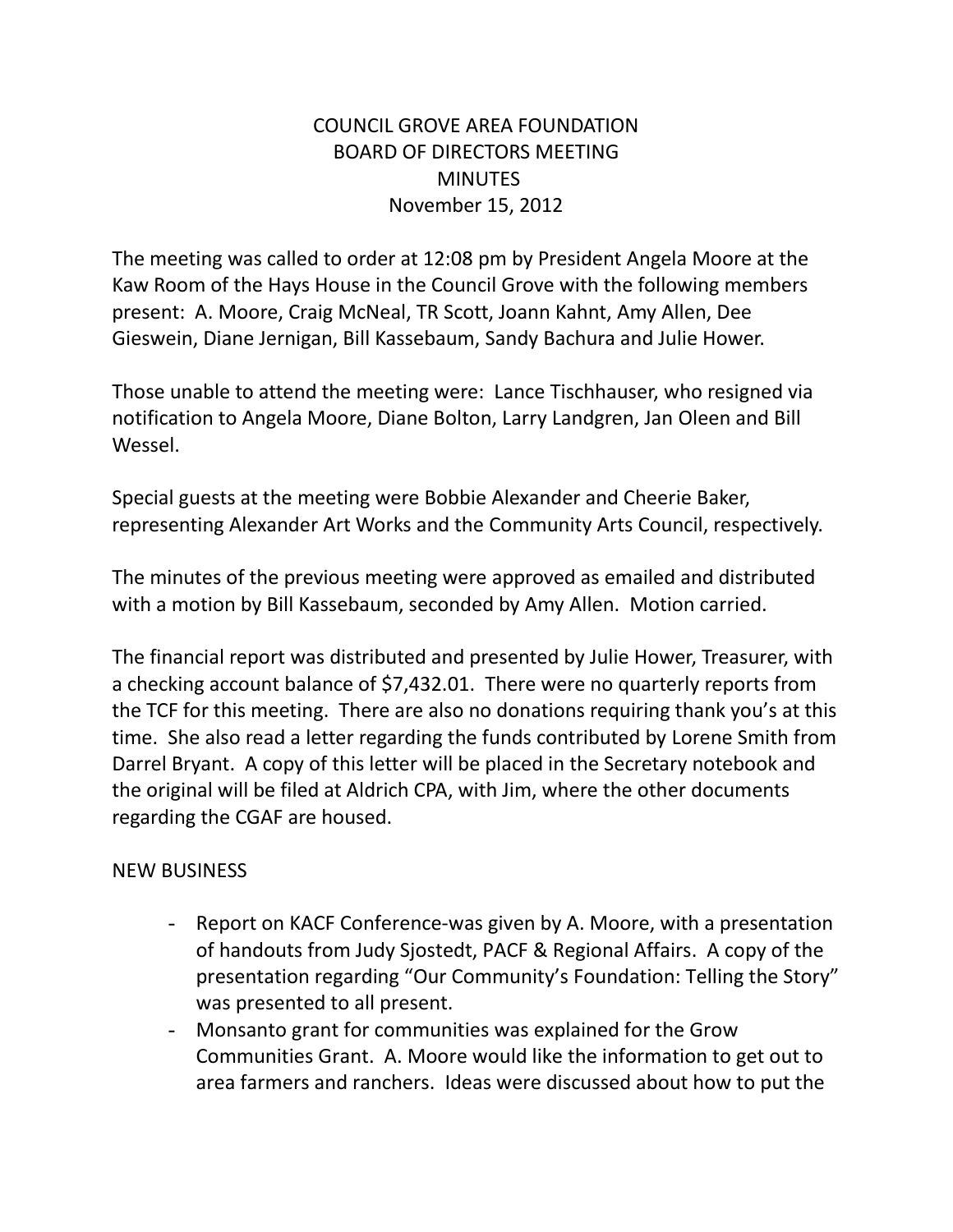idea of marketing the Area Foundation in front of that selection of persons.

- Report on "All Foundations" meeting about Riverwalk-J. Hower reported on the all foundations meeting that was held on Sunday, October 14. The meeting was well attended and many ideas were discussed. The Riverwalk Task Force met 2 weeks ago and is meeting tonight with Schwaub/Eaton to turn the master plan over to them in order to get the plan submitted.
- Report from the Nomination Committee-S. Bachura reported that Diane Miller is interested and accepted the nomination. It was stated that Tim Tyner is considering the appointment as well as Scott Bankes or Angie Schwerdtfeger, from TCT. Other nominees were also discussed included: Ronnie Carlson, Lee Dobratz, Diana Jost, Pat Koons, Cheerie Baker, Gary Catlin, and Deb Sawyer and more. The committee welcomes additional suggestions for future members. The nomination committee of S. Bachura, J. Oleen, A. Allen and TR Scott will continue to find 6 total replacements for L. Tischauser, C. McNeal, D. Gieswein, B. Kassebaum, L. Landgren, and D. Bolton. Those members of the board who have not turned in their notebooks need to do so prior to the January meeting so that they can be handed out to those who are replacing outgoing members.
- J. Hower stated that a bill for \$125.00 was submitted for mileage and turnpike tolls from Moore for her recent trip to the KCAF meetings. She also stated that the KCAF membership renewal is due at this time. Scott moved to pay both bills, Kassebaum seconded. Motion carried.

# OLD BUSINESS

- Community art project (Shultz Fund): Presentation on the condition of the Silohouettes and estimate for repair/rebuilding by Bobby Alexander, Alexander Artworks/Cheerie Baker, President, CAC. An estimate was presented by Alexander Artworks for \$25,494.00 for the design, layout, cutting, welding and placement of all new sculptures being duplicates of the existing silohouettes, repairing the designs to correct prior repairs that have altered the sculptures. Baker expressed her pleasure and that of the CAC at actions taken by the CGAF to move forward with this project. B. Kassebaum stated that it would be in the interest of the CAC to get an easement and contract with landowners